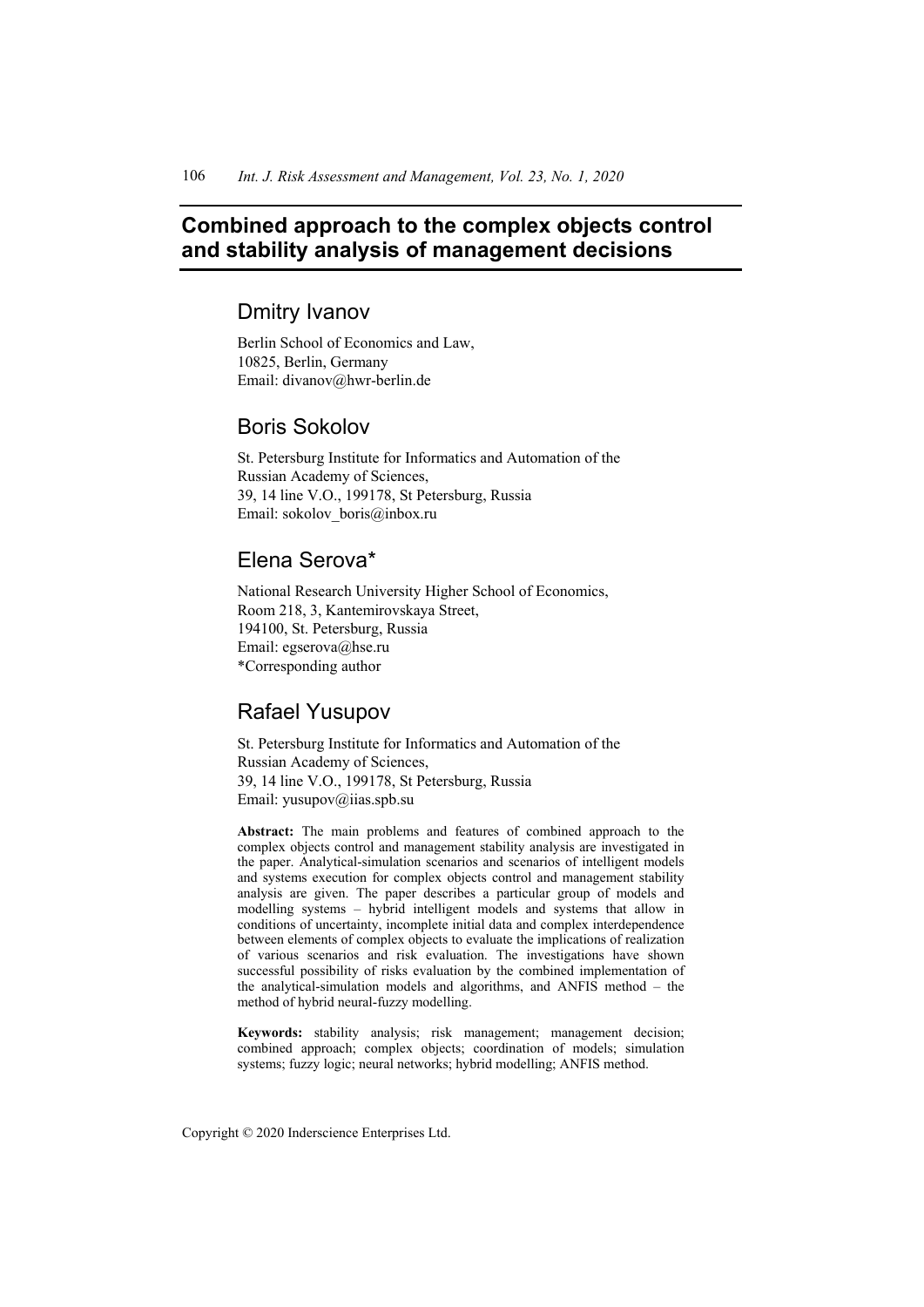**Reference** to this paper should be made as follows: Ivanov, D., Sokolov, B., Serova, E. and Yusupov, R. (2020) 'Combined approach to the complex objects control and stability analysis of management decisions', *Int. J. Risk Assessment and Management*, Vol. 23, No. 1, pp.106–118.

**Biographical notes:** Dmitry Ivanov is a Professor for Supply Chain Management at Berlin School of Economics and Law (BSELЭ) His research explores supply chain structure dynamics and control, with an emphasis on global supply chain design with disruption consideration, distribution planning, and dynamic (re)-scheduling. He is (co)-author of structure dynamics control method for supply chain management. He applies mathematical programming, simulation and control theoretic methods. He is the (co)-author of more than 250 publications

Boris Sokolov is a Doctor of Sciences (Tech), Professor, Honoured scientist of Russian Federation; Head of Laboratory, St. Petersburg Institute for INFORMATICS and Automation of the Russian Academy of Sciences (SPIIRAS. He is a specialist in the field of systems analysis and operations research. Research interests: development of research fundamentals for the control theory by structural dynamics of complex organisational-technical systems. This applied theory has interdisciplinary character and is based on results obtained in classical control theory, operations research, artificial intelligence, theory of systems and systems analysis. The numbers of his publications are greater than 560, including three monographs and four textbooks.

Elena Serova is a candidate of Sciences (Economics), Associate Professor at National Research University Higher School of Economics St. Petersburg Branch. Her role combines teaching and research in equal measure. She is an academic supervisor and coordinator of Doctoral Schools of Economics and Management. Her research interests are related to business analysis, strategic management, risk management and information management. She has co-authored the books and collections of essays, regular key presenter at national and international conferences. The total number of publications is above 90.

Rafael Yusupov is corresponding member of the Russian Academy of Sciences (RAS), Doctor of Sciences (Tech), Professor, Scientific Leader of St. Petersburg Institute for Informatics and Automation of the Russian Academy of Science (SPIIRAS), Honoured Scientist of Russian Federation, President of NP 'NSS'. His research interests are control theory, informatics, theoretic basics of informatisation and information society, information security. His number of research publications is 390.

#### **1 Introduction**

The main subjects of our investigation are complex objects (CO). By CO we mean objects that should be studied through polytypic models and combined methods. In some instances investigations of complex systems require multiple methodological approaches, many theories and disciplines, as well as to carry out interdisciplinary researches. Different aspects of complexity can be considered to distinguish between a complex system and a simple one, for example: structure complexity, operational complexity,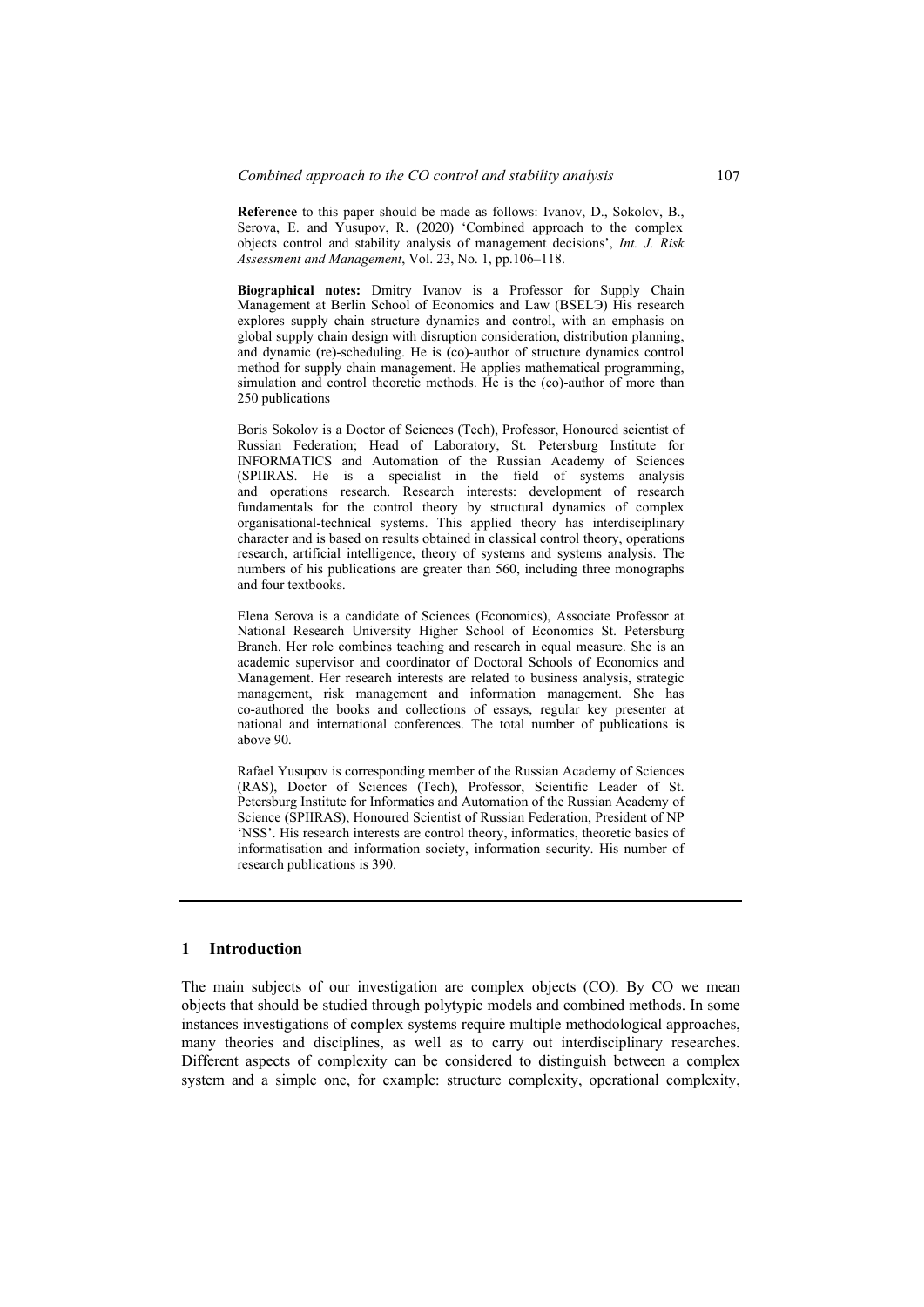complexity of behaviour choice, complexity of development (Ashby, 1956; Avramchuk et al., 1980; Casti, 1979; Okhtilev et al., 2006). Classic examples of CO are: control systems for various classes of moving objects such as surface and air transport, ships, space and launch vehicles, etc., geographically distributed heterogeneous networks, flexible computerised manufacturing. One of the main features of modern CO is the changeability of their parameters and structures due to objective and subjective causes at different stages of the CO life cycle. In other words, we always come across the CO structure dynamics in practice. Under these conditions in order to increase (stabilise) CO potentialities and capacity for work structure control is to be performed (Ivanov et al., 2016a, 2016b; Kalinin and Sokolov, 1996; Okhtilev et al., 2006).

The traditional understanding of the analysis of classical dynamic objects (CDO) control stability (stability control?) consists of proving system's stability with regard to small perturbation impacts (Lyapunov, 1966). This approach has limitations regarding the CO domain. In this case, we should distinguish different levels of CO control and management. CO control processes are realised in the low levels of CO control and management systems and CO management processes are executed in the high levels. So, CO as management systems evolve from state to state not only through perturbation influences (Ivanov et al., 2016a, 2016b; Kalinin and Sokolov, 1996; Moiseev, 1974) but through control managerial actions of both a planned and regulative (as a reaction to mitigate negative perturbation influences) nature. In CO, unlike in mechanical systems, there is usually no need to ensure 100% stability. The nature of management systems lies in taking entrepreneurship risks (Ivanov et al., 2016a, 2016b). Additionally, these risks are perceived individually by different CO managers. Hence the essence of CO stability is, in our opinion, to ensure such a CO functioning so that the CO control and management goals (e.g., service level) can be achieved at a level that would be acceptable to managers (or that these goals' values would lie within some predetermined intervals).

At present, the limited capabilities of existing tools for CO control and management stability analysis have contributed for the joint application of traditional and new (intelligent) models and relevant modelling technologies, i.e., the transition to the concept of integrated modelling (Avramchuk et al., 1980; Kalinin and Sokolov, 1996; Moiseev, 1974; Motta and Rampazzo, 2000; Okhtilev et al., 2006; Sirotin and Formalskii, 2003).

In this case, integrated modelling for CO control and management stability analysis should include the following phases (Okhtilev et al., 2006):

- a determination of scenarios for CO environment, particularly determination of extreme situations and impacts that can have catastrophic results
- b analysis of CO operation in a normal mode on the basis of a priori probability information (if any), simulation, and processing of expert information through the theory of subjective probabilities and theory of fuzzy sets
- c repetition of item b for the main extreme situations and estimation of guaranteed results of CO operation in these situations
- d computing of general (integral) CO efficiency and stability measures.

At present the key concepts and technologies of CO integrated modelling are best implemented within the so-called simulation systems (SiS), which are characterised by a deep combination of simulation, intelligent and analytical approaches to modelling, as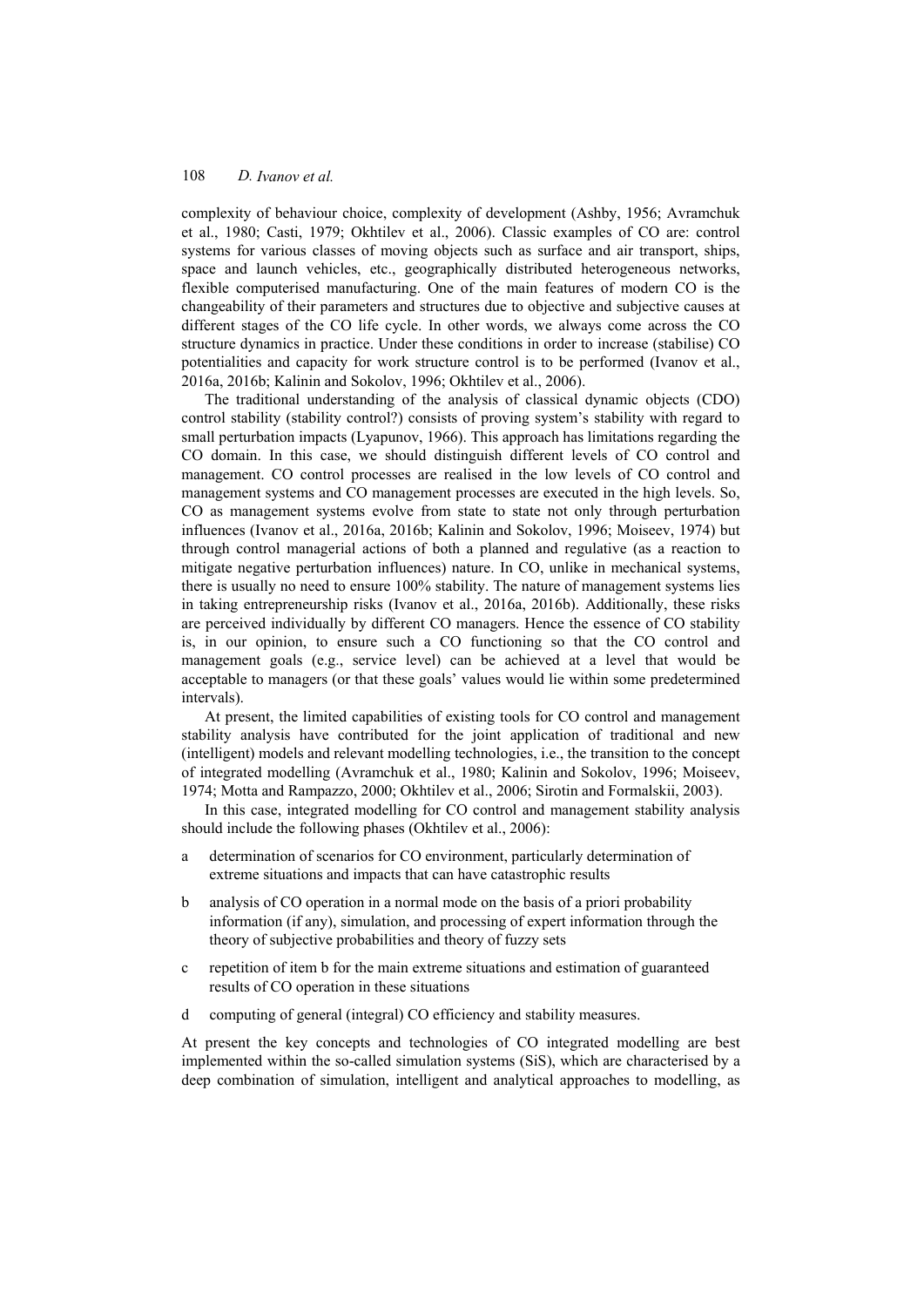well as the full use of the mathematical apparatus, computers and human creative thinking (Moiseev, 1974; Okhtilev et al., 2006).

Currently, the term SiS is disclosed as a specially organised modelling complex consisting of the following elements:

- a simulation model (SM) (hierarchy of classical and intelligent SMs), reflecting a certain problem area
- b analytical models (AM) (hierarchy of AMs), giving a simplified (aggregated) description of the various aspects of the simulated phenomena
- c information subsystem, including the database of data (data bank), and in the future knowledge base, relying on the ideas of artificial intelligence
- d control and interface system, which provides interaction of all components of the system and work with the user (decision maker) in the interactive dialogue mode (Moiseev, 1974).

A general structure of SIS is shown in Figure 1.

**Figure 1** General structure of SIS



Decision maker  $\leq$ 

Let us consider the main features of the organisation and implementation of integrated modelling scenarios for CO control and management stability analysis.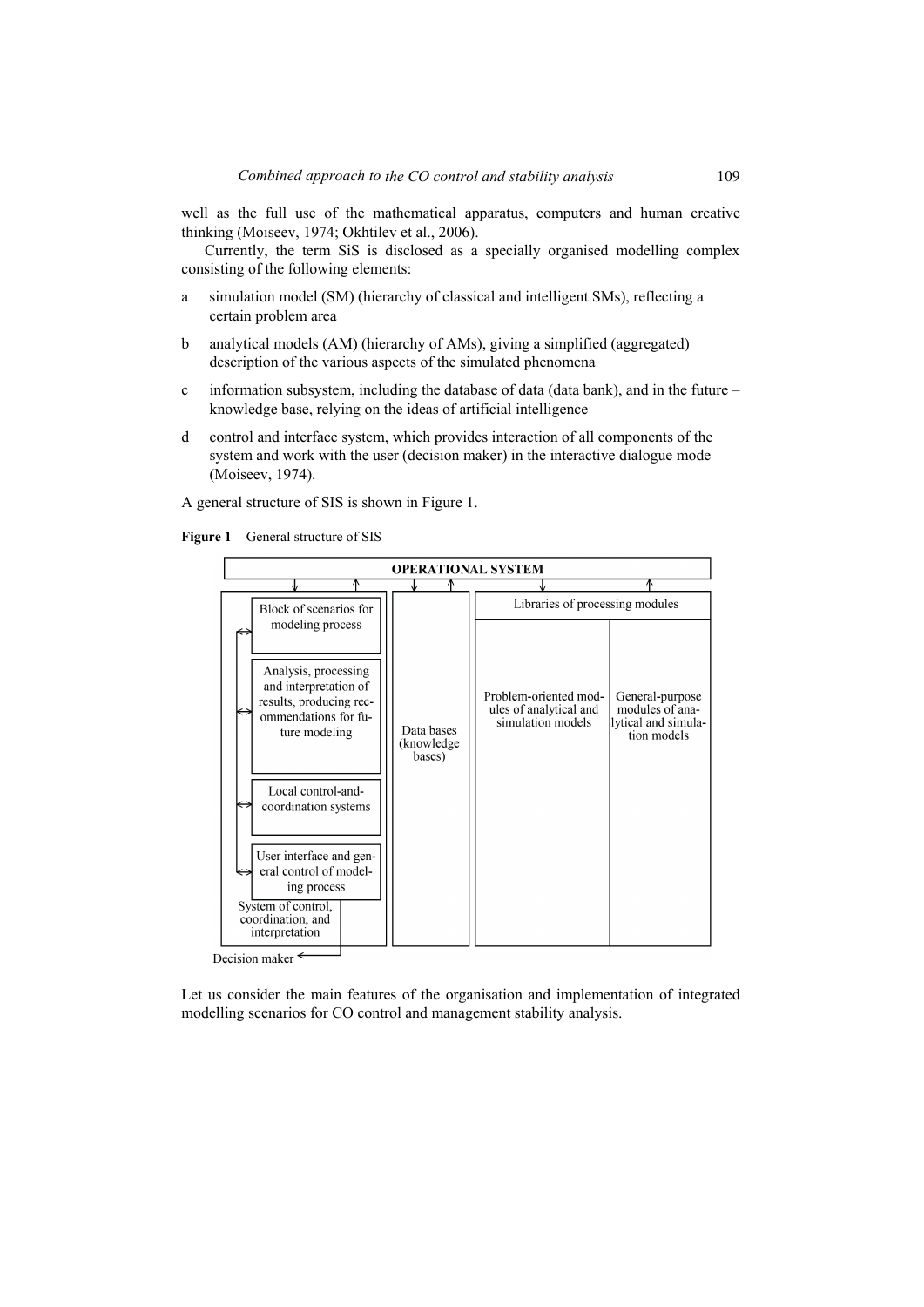## **2 Analytical-simulation scenarios for CO control and management stability analysis**

Multi-model and multi-criteria description of CO control and management problems necessitates the interaction between analytical-simulation SIS components and decision makers while searching for solutions.

$$
J(x(t), u(t), x(t), t) \rightarrow \text{extr}
$$
\n(1)  
\n
$$
\Delta = \{u | x(t) = \varphi(x(t), u(t), \xi(t), \beta(t)), t(t) = \psi(x(t), u(t), \xi(t), \beta, t),
$$
\n
$$
x(T_0) \in X_0(\beta), x(T_f) \in X_f(\beta), u(t) \in Q(x(t), t), \xi(t) \in \Xi(x(t), t),
$$
\n(2)  
\n
$$
\beta \in \mathbf{B}, x(t) \in \tilde{X}(t) n, u(t) = ||u_{np}(t), v(x(t), t)||^T,
$$
\n
$$
Q(x(t), t) = Q^{(np)}(x(t), t) \times V(x(t), t) \},
$$
\n
$$
x(t) = ||x^{(g)T}, x^{(o)T}, x^{(k)T}, x^{(p)T}, x^{(n)T}, x^{(e)T}, x^{(c)T}, x^{(v)T}||^T,
$$
\n
$$
y(t) = ||y^{(g)T}, y^{(o)T}, y^{(k)T}, y^{(p)T}, y^{(n)T}, y^{(e)T}, y^{(c)T}, y^{(v)T}||^T,
$$
\n
$$
u_{np}(t) = ||u_{np}^{(g)T}, u_{np}^{(o)T}, u_{np}^{(k)T}, u_{np}^{(p)T}, u_{np}^{(n)T}, y_{np}^{(e)T}, u_{np}^{(c)T}, u_{np}^{(c)T}||^T,
$$
\n
$$
v(x(t), t) = ||v^{(g)T}(x(t), t), v^{(o)T}(x(t), t), v^{(k)T}(x(t), t), v^{(p)T}(x(t), t),
$$
\n
$$
v^{(n)T}(x(t), t), v^{(e)T}(x(t), t), v^{(c)T}(x(t), t), v^{(v)T}(x(t), t) ||^T,
$$
\n
$$
\xi(t) = ||\xi^{(g)T}, \xi^{(o)T}, \xi^{(k)T}, \xi^{(p)T}, \xi^{(n)T}, \xi^{(c)T}, \xi^{(c)T}, \xi^{(v)T}||
$$
\n
$$
\beta(t) = ||\beta^{(g)T}, \beta^{(o)T}, \beta^{(k)T}, \beta^{(p)T}, \beta^{(n)T}, \beta^{(c)T}, \beta^{
$$

where  $x(t)$ ,  $y(t)$  are generalised vectors of state and output characteristics, correspondingly;  $u_{nn}(t)$  is a generalised vector of CO program control (such vectors represent functioning plans for CO elements and subsystems);  $v(x(t), t)$  is a generalised vector of control at operating period [implementation of plans under conditions of perturbation actions at operating period *ξ*(*t*)]; *ξ*(t) is a vector of perturbation actions (systematic and random);  $\beta$  is a vector of CO structure parameters (characteristics) defining CO layout. The components of all introduced vectors are particular vectors belonging to models of different type. The types of models are defined by the subscripts: '*g*' (motion), '*o*' (operations of interaction), '*k*' (channel, data links), '*p*' (resources), '*n*' (flows), '*e*' (parameters of operations), '*c*' (structures), 'v' (auxiliary operations) (see components of the generalised conceptual model in (Kalinin and Sokolov, 1996; Okhtilev et al., 2006).

All described vectors should meet space-time, technical, and technological limitations, in other words, the vectors should belong to given sets:

$$
\boldsymbol{u}_{np}(t) \in Q^{(np)}(\boldsymbol{x}(t), t), \quad \boldsymbol{v}(\boldsymbol{x}(t), t) \in V(\boldsymbol{x}(t), t)
$$
\n(3)

$$
\xi(t) \in \Xi\big(\mathbf{x}(t), t\big), \quad \boldsymbol{\beta} \in \mathbf{B} \tag{4}
$$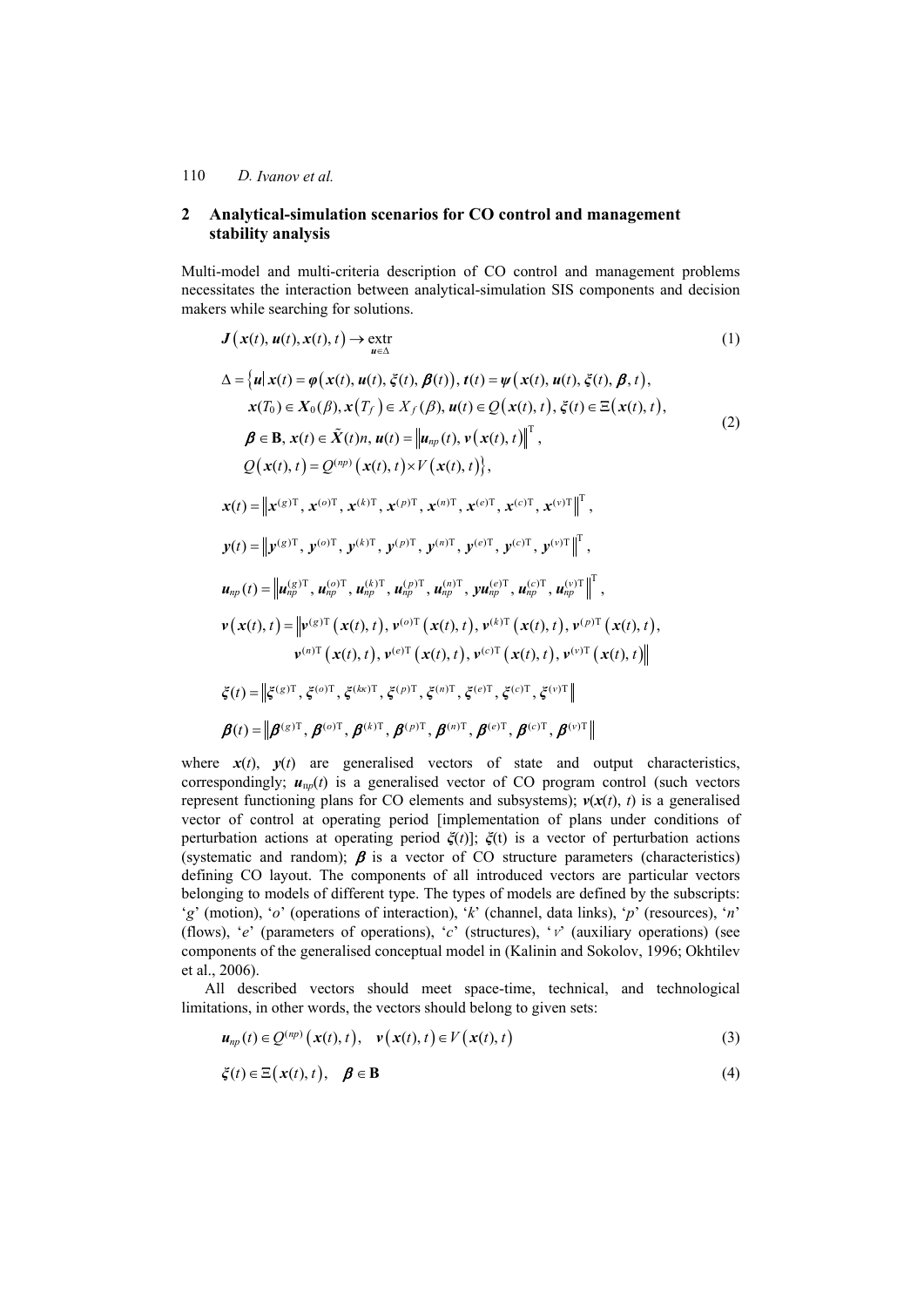$$
\mathbf{x}(t) \in \tilde{\mathbf{X}}(t),\tag{5}
$$

where  $Q^{(np)}(\mathbf{x}(t))$  is a given set of permissible program control;  $V(\mathbf{x}(t), t)$  is a given set of permissible control inputs for real-time mode;  $\Xi$  ( $\mathbf{x}(t)$ , t) is a set of possible perturbation actions; **B** is a set of permissible values of structure parameters  $X \sim (t) -$  is a set of current values of the CO structure dynamics of the state vector.

The dynamics of state and output vectors can be described by the transition function and by the output one:

$$
\mathbf{x}(t) = \boldsymbol{\varphi}\big(\mathbf{x}(t), \boldsymbol{u}_{np}(t), \boldsymbol{v}\big(\mathbf{x}(t), t\big), \boldsymbol{\xi}(t), \boldsymbol{\beta}, t\big),\tag{6}
$$

$$
\mathbf{y}(t) = \mathbf{\psi}\big(\mathbf{x}(t), \mathbf{u}_{np}(t), \mathbf{v}\big(\mathbf{x}(t), t\big), \xi(t), \boldsymbol{\beta}, t\big). \tag{7}
$$

There are additional constraints for the initial state and the final state:

$$
\mathbf{x}(T_0) \in X_0(\boldsymbol{\beta}), \quad \mathbf{x}(T_f) \in X_f(\boldsymbol{\beta}), \tag{8}
$$

where  $T_0$  is the beginning,  $T_f$  is the end of a time interval under consideration.

To evaluate effectiveness of control processes of CO structure dynamics at the operation period let us introduce the following vector of quality functionals:

$$
\boldsymbol{J}\big(\boldsymbol{x}(t),\boldsymbol{u}(t),\boldsymbol{\xi}(t),t\big) = \big\|\boldsymbol{J}^{(g)\mathrm{T}},\boldsymbol{J}^{(o)\mathrm{T}},\boldsymbol{J}^{(k)\mathrm{T}},\boldsymbol{J}^{(p)\mathrm{T}},\boldsymbol{J}^{(n)\mathrm{T}},\boldsymbol{J}^{(e)\mathrm{T}},\boldsymbol{J}^{(c)\mathrm{T}},\boldsymbol{J}^{(v)\mathrm{T}}\big\|^{\mathrm{T}},\qquad(9)
$$

where  $J^{(g)}$ ,  $J^{(o)}$ ,  $J^{(k)}$ ,  $J^{(p)}$ ,  $J^{(n)}$ ,  $J^{(e)}$ ,  $J^{(v)}$  are vectors of control effectiveness measures for motion, operations of interaction, channels, resources, flows, parameters of operations, structures, and auxiliary operations correspondingly.

In (2) transition and output functions are, in general, algorithmically implemented in SiS. Procedures of structure-dynamics problem solving depend on the variants of transition and output functions (operators) implementation.

Various approaches, methods, algorithms and procedures of coordinated choice through the complexes of heterogeneous models have been developed by now (Casti, 1979; Chernousko, 1994; Clarke et al., 1995; Guseinov, 2009; Ivanov et al., 2016a, 2016b; Kalinin and Sokolov, 1996; Lou, 2004; Moiseev, 1974; Motta and Rampazzo, 2000; Okhtilev et al., 2006).

Table 1 describes different types of the above-mentioned procedures. The following notations were used: AOM (analytical optimisation model); AN [analysis (automatic or decision maker-assisted) of received results]; C (correction of obtained solutions);  $\Delta^{(a)}$ ,  $\Delta^{(u)}$  are sets (subsets) of allowable alternatives (2) analytically ( $\Delta^{(a)}$ ) or algorithmically  $(\Delta^{(u)}$  described;  $f_0^{(a)}$ ,  $f_0^{(u)}$  are general measures of CO stability and effectiveness calculated trough the solving of multi-objective problems (1) and analytically  $(f_0^{(a)})$  or algorithmically  $(f_0^{(u)})$  described.

The schemes of coordination for models and measures of effectiveness can differ in:

- methods of solution generation in CO control and management tasks
- rules of constraints verification for analytical and algorithmic constraints
- variants of interactive elimination of allowable alternatives.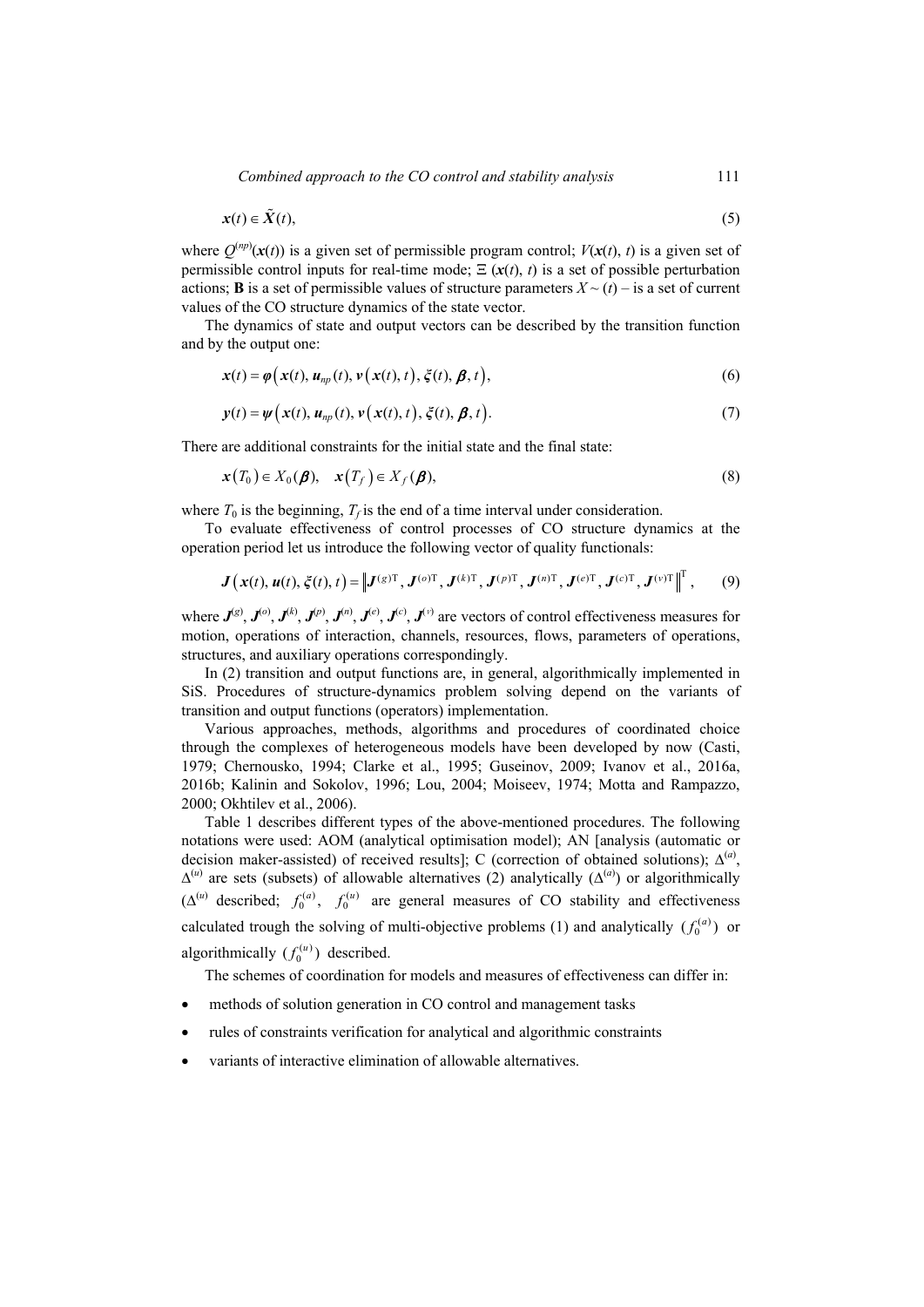**Table 1** Analytical-simulation scenarios for CO integrated modelling

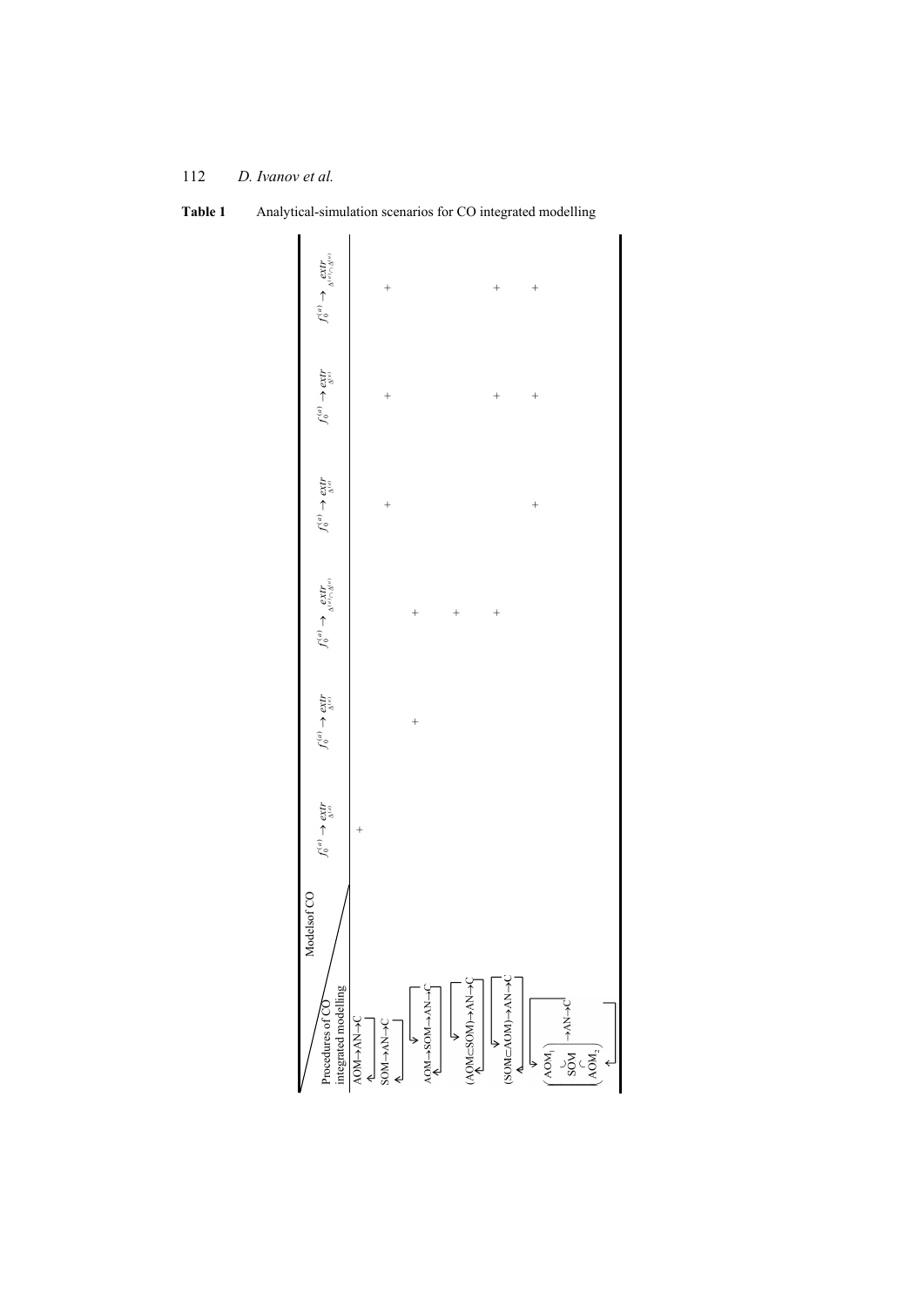For stochastic input data general measures of CO stability and effectiveness should be calculated by providing statistical significance of stability estimations of the multiple simulation experiments. Here the methods of variance lowering can be applied to reduce the number of the experiments. If we use the stochastic input data, then the stability can be often expressed as a probability of some event. The most appropriate event for this purpose is the completion of a given mission in accordance with the plan. For certain cases, the necessary level of stability can be defined in the form of equality (Avramchuk et al., 1980; Guseinov, 2009; Ivanov et al., 2016a, 2016b; Kalinin and Sokolov, 1996):

$$
P\{\hat{z}_h \ge z_\alpha\} = \alpha^{(\xi)},\tag{10}
$$

where  $z_\alpha$ ,  $\alpha$  are given values,  $\hat{z}_{\overline{h}} = \rho(\hat{\mathbf{x}}_{\overline{h}}^{(\xi)}(T_f), \hat{\mathbf{x}}_{\overline{h}}^{(pl)}(T_f))$  is the estimation of the difference between the planed CO state and the perturbed one.

The stability of CO plan can be indirectly estimated by means of the following objective function:

$$
\hat{\boldsymbol{M}}_{es}\left(\boldsymbol{J}_{\overline{h}}^{(pl)}-\boldsymbol{J}_{\overline{h}}^{(\xi)}\right),\tag{11}
$$

where  $\hat{M}_{es}$  is the expectation sign,  $J_{\bar{h}}^{(pl)}$  is a general measure of CO effectiveness (a convolution  $J_{1\tilde{h}}^{(pl)},..., J_{1\tilde{h}}^{(pl)}$ ;  $J_{\tilde{h}}^{(pl)}$  is a measure of losses caused by perturbation influences and resources consumption for adjustment managerial actions. The probability of the situation is such that the correction of the plan is not necessary until the given time point; the mean value of a time point is such that the correction of the plan becomes necessary; mean value of plan's corrections during a given time period.

Let us consider a particular example of model coordination. In the example given below the coordination of SiS models is performed for schedule and plan stability and efficiency analysis of the functioning of active moving objects of the control system (AMO CS) (Kalinin and Sokolov, 1996; Okhtilev et al., 2006). The tasks of planning are interrelated with different problems of analysis, observation and selection. Thus, a complex of tasks should be considered.

- Step 1 For a given state of the environment and given constant input data the additional data are received through the models of AMO CS functioning. To receive data necessary for planning, the numerous computation experiments are performed with the models of AMO motion, models of telecommunication system, and models of computing systems. The following information should be obtained: the possible variants of AMO motion and possible rates of data transmission and processing in AMO CS.
- Step 2 In accordance with the computation resources the schedule of modelling is worked out.
- Step 3 The existence of a solution for the planning tasks is analysed. Here the end conditions in the planning problem are verified through examination of the previously constructed attainability set.
- Step 4 If the solution exists, the allowable plan of AMO CS functioning is worked out in an automatic mode or through the interaction with a decision maker.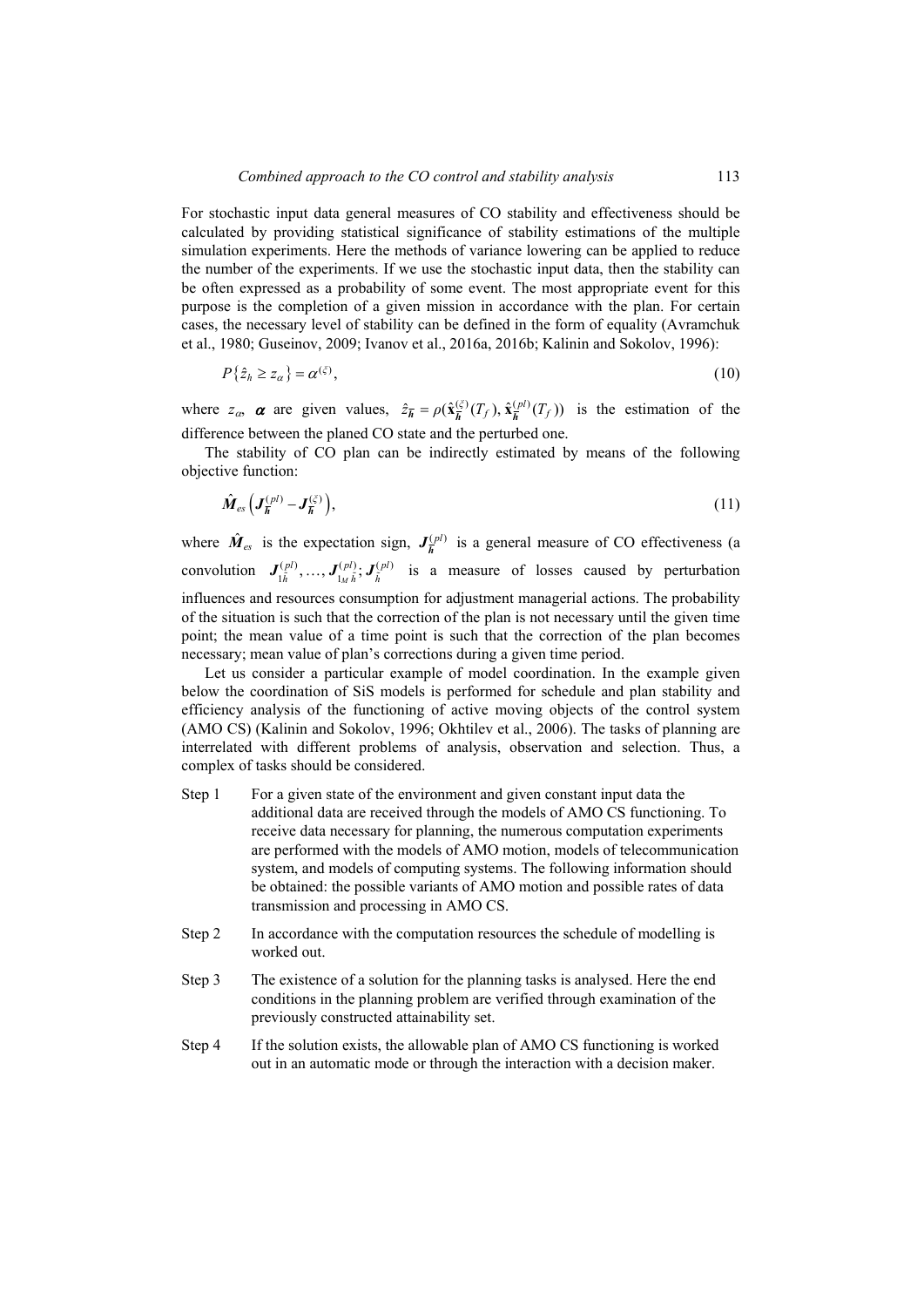- 114 *D. Ivanov et al.*
- Step 5 The optimal plan of AMO CS functioning is obtained as a result of a multi-stage iterative search process on the basis of models (1)–(9).
- Step 6 The stability of the plan obtained at the Step 5 is verified via the simulation models of AMO CS goal-directed applications under conditions of environmental impact. The input data for the SMs can have different forms: deterministic, stochastic, fuzzy, and interval forms. The principles of reflexive control are implemented in the AMO CS SMs. This is the main distinctive feature of the proposed models.
- Step 7 The parametric and structure adaptation of the plans to the perturbation inputs is performed.
- Step 8 The final (optimal) plan is being chosen via the interaction with decision makers.

#### **3 Scenarios of intelligent models and systems execution for complex objects control and management stability analysis**

Intelligent models and systems, which describe CO, allow one to evaluate the implications of realisation of various management scenarios in conditions of uncertainty, incomplete initial data and complex interdependence between elements of investigated complex control system, including risk management system. Building these types of models, as a rule, is a time-consuming process from a calculating point of view. This requires the involvement of the potential of modern information and communication technologies both when building models and carrying out model experiments. The class of intelligent models includes system-dynamics and agent-based models as well as models and methods of 'soft computing (SC)' — fuzzy logic, neural networks and evolutionary computation.

Soft computing is a set of computational methodologies that collectively provide a basis for understanding, designing, and development of intelligent systems for use in various fields of science, including management. In contrast to traditional modelling methods, the essence of soft computing is that it aims at adapting to the inaccuracies of the real world.

The scientific traditions, as a rule, give preference to the quantitative, formal, and precise theories and concepts. However, nowadays, this tradition has been changed by appearance of new problems for which finding of exact solutions was impossible, but the approximate solution methods of SC were quite acceptable. The main components of soft computing concept are fuzzy logic (FL), neural networks (NN), evolutionary computation (EC), and probabilistic inference (PE). Each of the above four methodologies has its strengths and weaknesses. Although they have some common characteristics, they can be considered to be complementing each other, because one part of the required attributes can be missing from one technology, but appear in the other (Krichevsky and Serova, 2016). Table 2 shows the comparative analysis of possibilities of intelligent technologies using certain criteria for major components of soft computing. Graduations of fuzzy logic are used as estimates of criteria.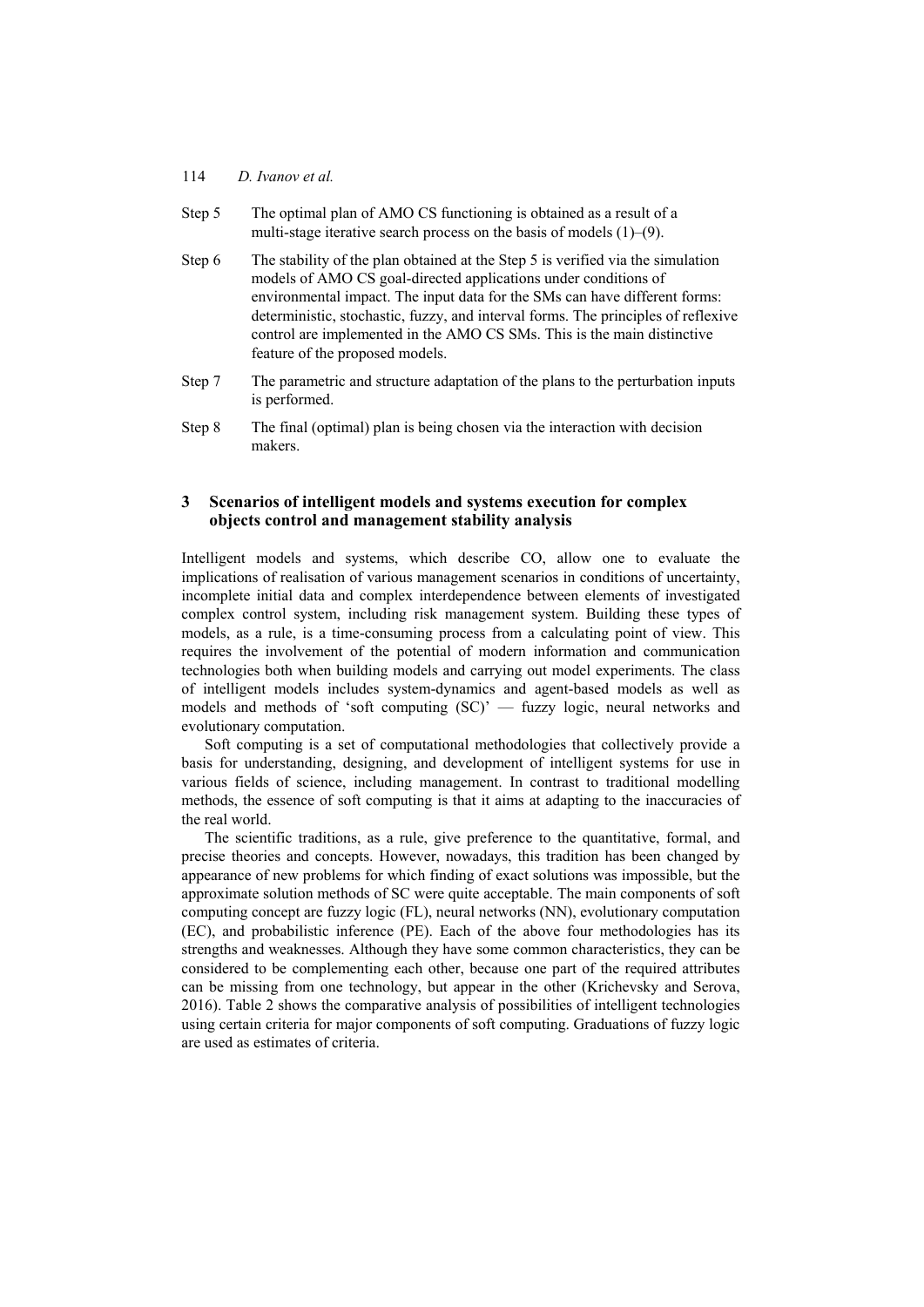| Evaluation criteria        | Neural networks | <i>Fuzzy logic</i> | Evolutionary<br>computation |
|----------------------------|-----------------|--------------------|-----------------------------|
| Mathematical model         | Slightly good   | <b>Bad</b>         | <b>Bad</b>                  |
| Learning ability           | <b>Bad</b>      | Good               | Slightly good               |
| Knowledge representation   | Good            | <b>Bad</b>         | Slightly good               |
| Expert knowledge           | Good            | <b>Bad</b>         | <b>Bad</b>                  |
| Nonlinearity               | Good            | Good               | Good                        |
| Capability of optimisation | <b>Bad</b>      | Slightly good      | Good                        |
| Tolerance of uncertainty   | Good            | Good               | Good                        |
| Operating time             | Good            | Slightly good      | Slightly bad                |

**Table 2** Comparison of intelligent systems

*Source:* Krichevsky (2015)

It is noteworthy that fuzzy logic is now considered as essential feature of decision making in companies that actively employ modern risk management systems. Application of the information and communication technologies, which are used in soft computing, allows achieving the quantitative results, which is very important for a manager to make a decision. Fuzzy set was introduced by Zadeh (1994) as a means of representing data that was neither precise nor complete. There are two main characteristics of fuzzy systems that give better performance for specific applications: the first is that fuzzy systems are suitable for uncertain or approximate reasoning and the second is that fuzzy logic allows for problem solving and decision making on the basis of incomplete or uncertain information. Fuzzy technologies as technologies of artificial intelligence are now having a significant influence on information systems design and analysis (Kecman, 2001; McNelis, 2005). Fuzzy logic models employ fuzzy sets to handle and describe imprecise and complex phenomena and use logic operations to find a solution. A block diagram of a fuzzy logic model is represented in Figure 2.



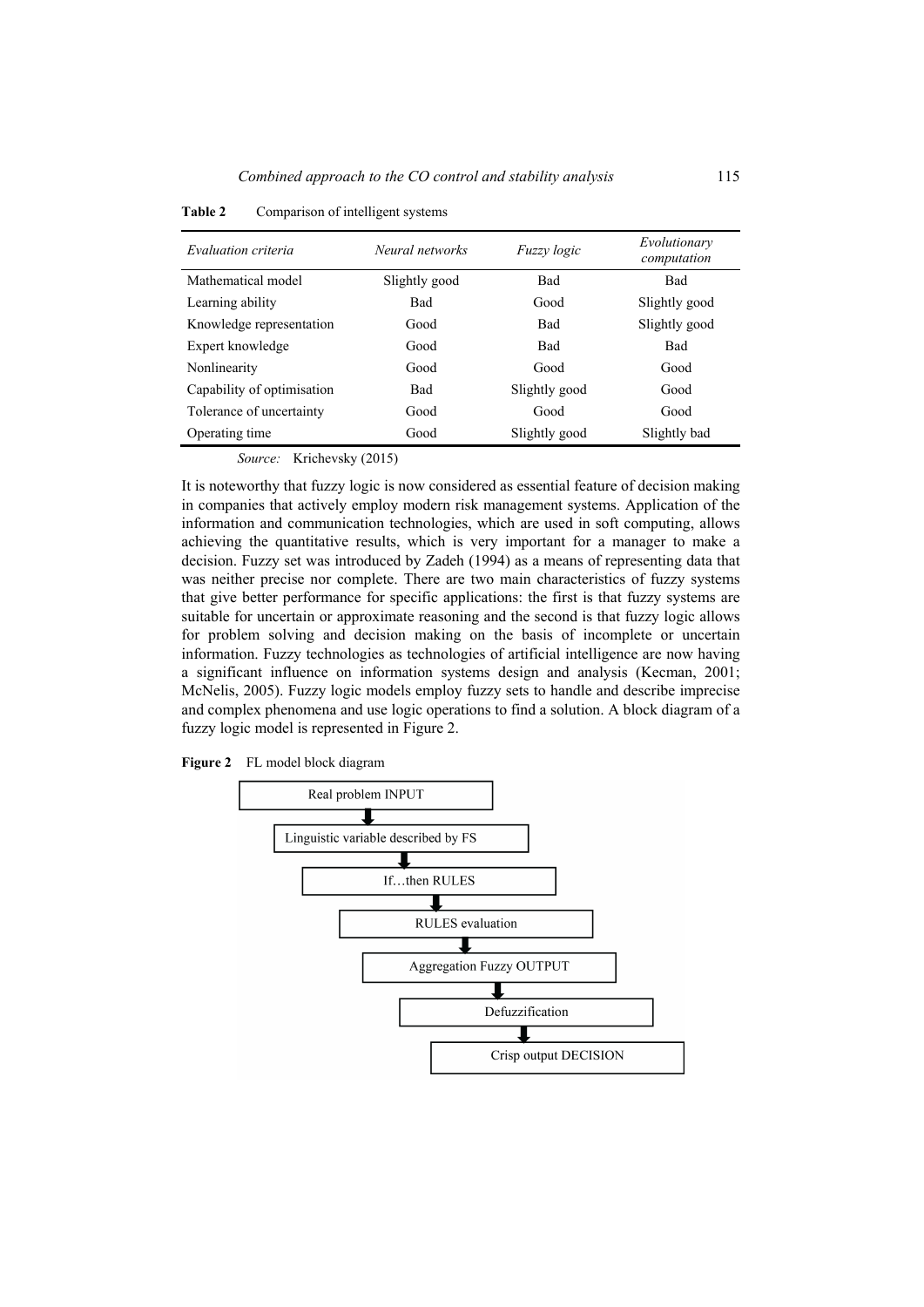Nowadays, the combination of different approaches, styles, and paradigms to build the most appropriate and efficient single hybrid model is one of the effective methods to use intellectual tools for risk minimisation. ANFIS is a hybrid technique, which combines the best features of fuzzy logic and parallel processing neural networks. It possesses fast convergence and has more accuracy than a back propagation neural network. Using a given input/output dataset, the toolbox function ANFIS constructs a Fuzzy Inference System (FIS) whose membership function parameters are tuned (adjusted) by using either a backpropagation algorithm alone or in combination with a least squares type of method. This adjustment allows fuzzy systems to learn from the data they are modelling. The modelling approach used by ANFIS is similar to many system identification techniques. The main steps of ANFIS creation are:

- to hypothesise a parameterised model structure (relating inputs to membership functions, to rules, to outputs, to membership functions, and so on)
- to collect input/output data in a form that will be usable by ANFIS for training
- to use ANFIS for training the FIS model to emulate the training data presented to it by modifying the membership function parameters according to a chosen error criterion (Martínez et al., 2010).



**Figure 3** Architecture of ANFIS hybrid model

ANFIS architecture consists of five layers as shown in Figure 3. Each layer contains several nodes described by the node function (Jang et al., 1997; Kaynak, 2015).

a Layer 1

Each node in the first layer of ANFIS architecture processes the coming inputs by using node functions.

b Layer 2

This is a layer of rules. The outputs of the first layer constitute the inputs of this one.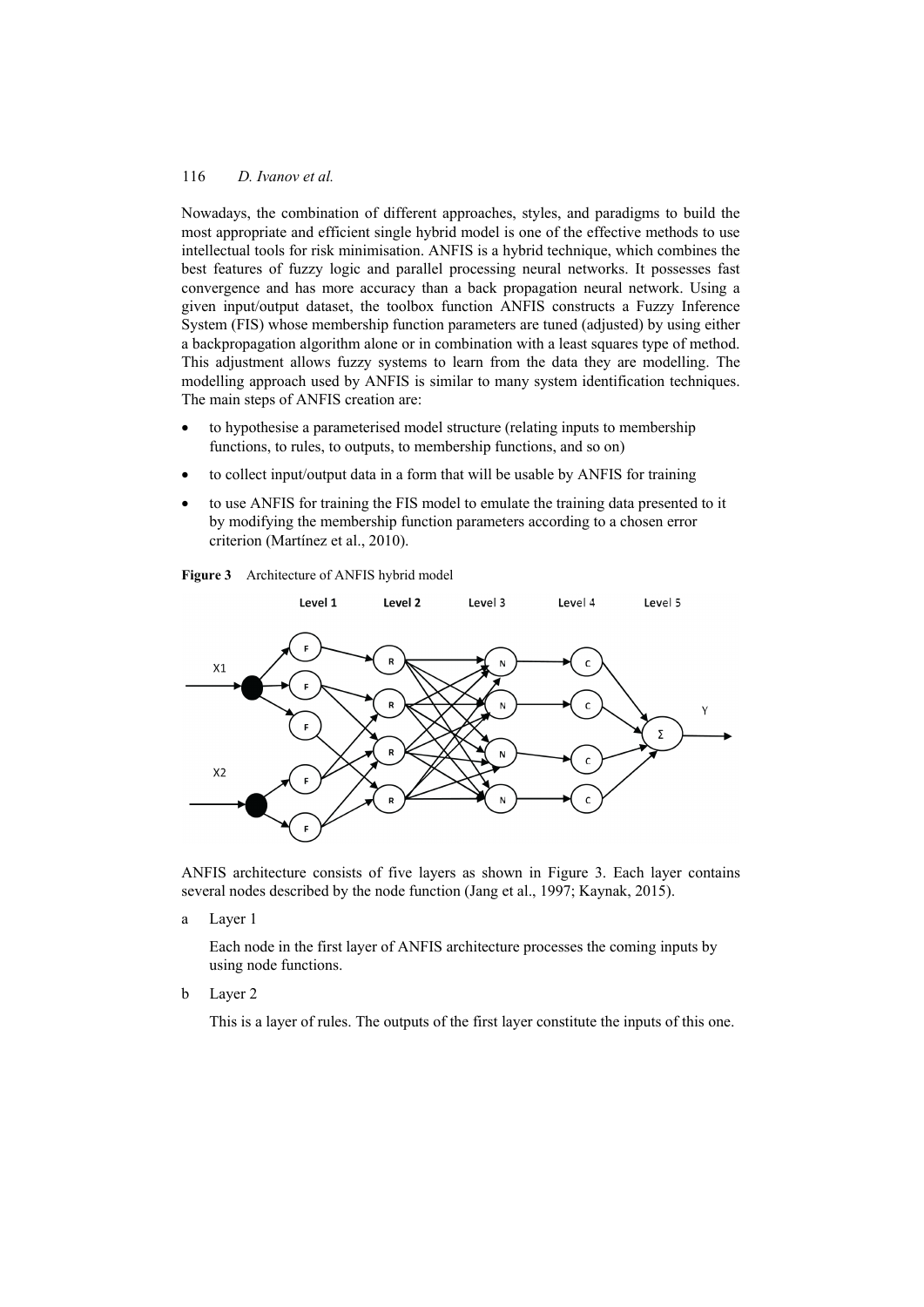c Layer 3

This is a layer of normalisation. All the outputs of the nodes in the layer of rules are used as input. The proportion of the ignition power of the node i in the layer of rules to the sum of the ignition power of all the nodes gives the normalised ignition rate of node I.

d Layer 4

This is the clarification layer. Node  $i$  in this layer computes the contribution of the  $i<sup>th</sup>$ rule toward the overall output.

e Layer 5

There is one node in this layer. This node sums the output values of each node in the layer 4. This summation is the output value of the ANFIS system.

The major advantage of intelligent models and systems is their ability for multidimensional representation of complex systems. Thus, the possibility of risks evaluation can be successfully realised (Thus, risks can be successfully evaluated by implementing the ANFIS) by the implementation of the ANFIS method – a method of hybrid neural-fuzzy modelling.

#### **4 Conclusions**

The conducted research has shown that the required level of CO control and management stability and efficiency analysis demands the use of modern methods and technologies of complex modelling. The main advantage of this type of modelling is that due to the multi-model description of each specific subject area under study and the corresponding coordination of different types of models, methods and algorithms of analysis and synthesis of CO at the formalised (deep) level of description, it is possible, firstly, to compensate for the shortcomings and limitations inherent in each particular class of models, methods and algorithms, and, secondly, to obtain a synergetic effect from their integrative use, expressed in the formation of new knowledge about CO and its behaviour. Moreover, the investigations have shown a successful possibility of risks evaluation by the combined implementation of the analytical-SMs and algorithms, and the ANFIS method – a method of hybrid neural-fuzzy modelling.

### **Acknowledgements**

The research described in this paper is partially supported by the Russian Foundation for Basic Research (grants 16-07-00779, 16-08-00510, 16-08-01277, 16-29-09482-оfi-i, 17- 08-00797, 17-06-00108, 17-01-00139, 17-20-01214, 17-29-07073-оfi-i, 18-07-01272, 18-08-01505), grant 074-U01 (ITMO University), state order of the Ministry of Education and Science of the Russian Federation №2.3135.2017/4.6, state research 0073–2019–0004, International project ERASMUS+, Capacity building in higher education, №73751-EPP-1-2016-1-DE-EPPKA2-CBHE-JP, Innovative teaching and learning strategies in open modelling and simulation environment for student-centred engineering education.